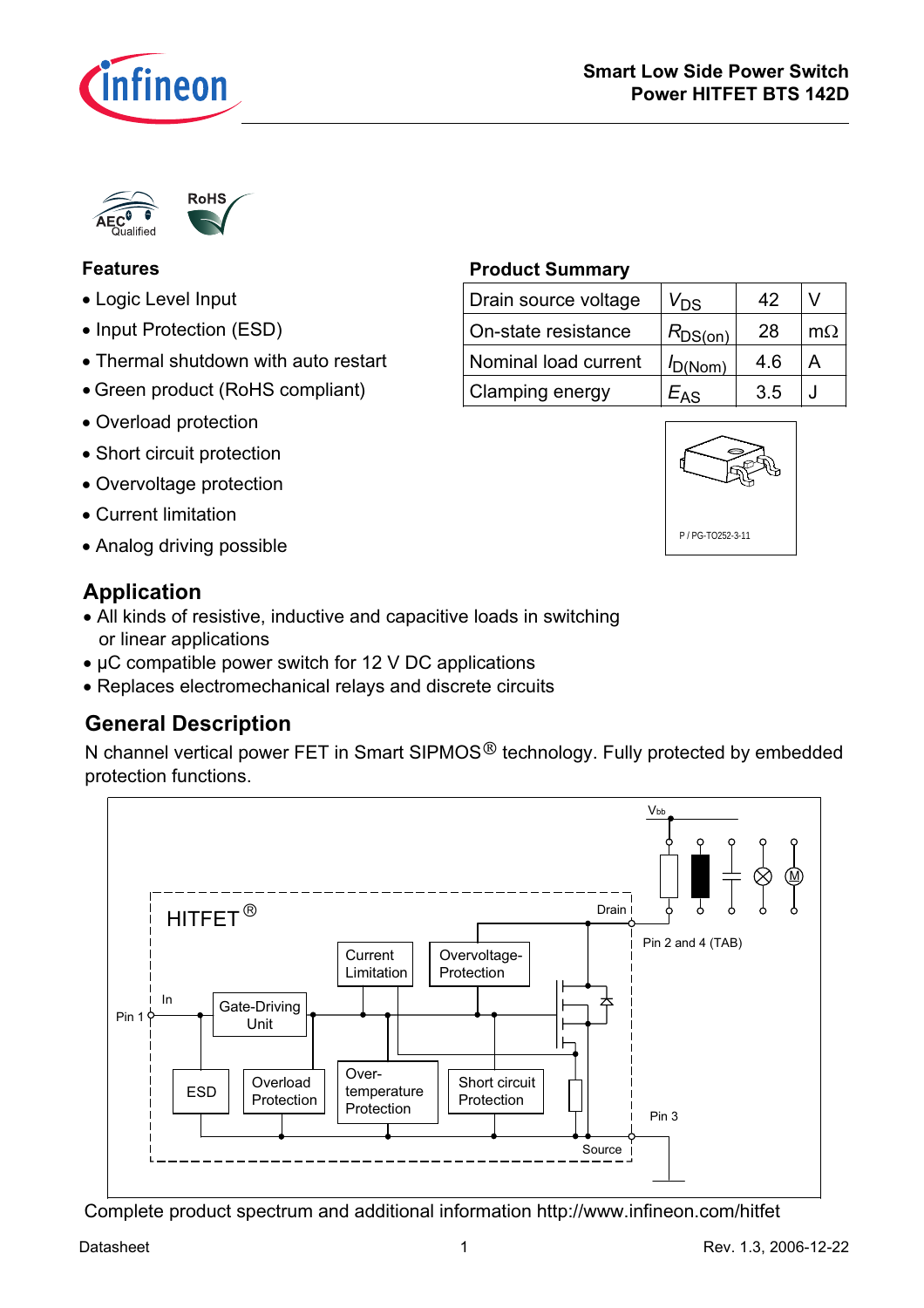

| <b>Parameter</b>                                                              | Symbol                    | <b>Value</b>             | <b>Unit</b> |
|-------------------------------------------------------------------------------|---------------------------|--------------------------|-------------|
| Drain source voltage                                                          | $V_{DS}$                  | 42                       | V           |
| Supply voltage for full short circuit protection                              | $V_{bb(SC)}$              | 42                       |             |
| Continuous input voltage <sup>1)</sup>                                        | $V_{\text{IN}}$           | $-0.2^{2}$ +10           |             |
| Continuous input current <sup>2)</sup>                                        | $\frac{I_{\text{IN}}}{I}$ |                          | mA          |
| $-0.2V \le V_{IN} \le 10V$                                                    |                           | self limited             |             |
| $V_{\text{IN}}$ < -0.2V or $V_{\text{IN}}$ > 10V                              |                           | $ I_{\text{IN}}  \leq 2$ |             |
| Operating temperature                                                         | $T_i$                     | $-40+150$                | $^{\circ}C$ |
| Storage temperature                                                           | $\tau_{\text{sig}}$       | $-55+150$                |             |
| Power dissipation 5)                                                          | $P_{\text{tot}}$          |                          | W           |
| $T_{C}$ = 85 °C                                                               |                           | 59                       |             |
| 6cm <sup>2</sup> cooling area, $T_A$ = 85 °C                                  |                           | 1.1                      |             |
| Unclamped single pulse inductive energy 2)                                    | $E_{AS}$                  | 3.5                      | J           |
| Load dump protection $V_{\text{LoadDump}}^{2(3)} = V_A + V_S$                 | $V_{LD}$                  | 67.5                     | $\vee$      |
| $V_{IN}$ = 0 and 10 V, t <sub>d</sub> = 400 ms, R <sub>I</sub> = 2 $\Omega$ , |                           |                          |             |
| $R_L$ = 3 $\Omega$ , $V_A$ = 13.5 V                                           |                           |                          |             |
| Electrostatic discharge voltage <sup>2)</sup> (Human Body Model)              | $V_{ESD}$                 | $\overline{2}$           | kV          |
| according to Jedec norm                                                       |                           |                          |             |
| EIA/JESD22-A114-B, Section 4                                                  |                           |                          |             |
|                                                                               |                           |                          |             |
|                                                                               |                           |                          |             |

|--|

### **Thermal resistance**

| junction - case:                           | $R_{th,JC}$ |     | K/W |
|--------------------------------------------|-------------|-----|-----|
| SMD: junction - ambient                    | $R_{thJA}$  |     |     |
| @ min. footprint                           |             | 115 |     |
| $\omega$ 6 cm <sup>2</sup> cooling area 4) |             | 55  |     |

<sup>1</sup>For input voltages beyond these limits  $I_{IN}$  has to be limited.

2not subject to production test, specified by design

<sup>3</sup>*V*Loaddump is setup without the DUT connected to the generator per ISO 7637-1 and DIN 40839

4 Device on 50mm\*50mm\*1.5mm epoxy PCB FR4 with 6cm2 (one layer, 70µm thick) copper area for drain connection. PCB mounted vertical without blown air.

 $5$ not subject to production test, calculated by  $R_{thJA}$  and  $R_{ds(on)}$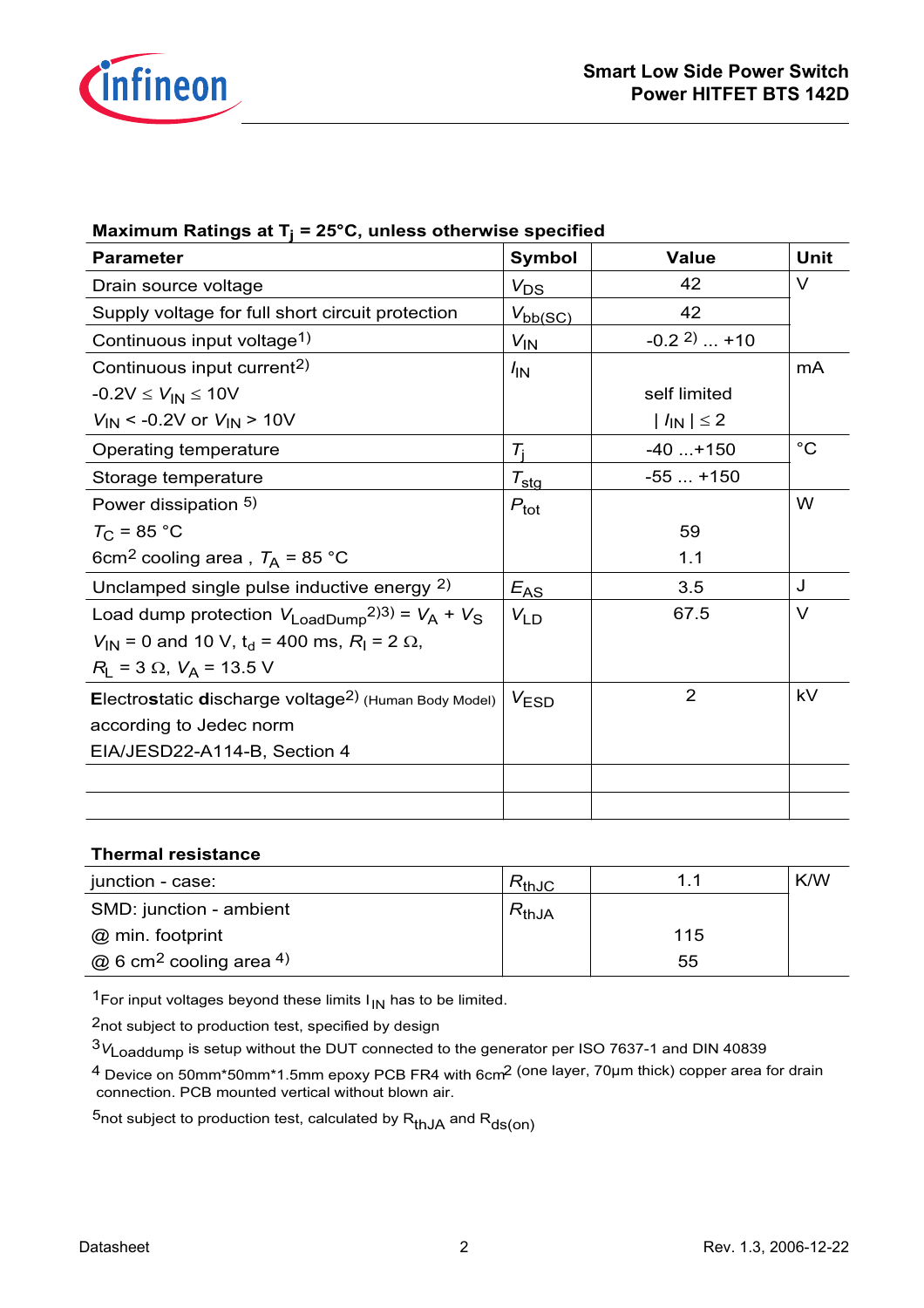

### **Electrical Characteristics**

| <b>Parameter</b>                                                                                | Symbol              | <b>Values</b>                |      |      | Unit      |
|-------------------------------------------------------------------------------------------------|---------------------|------------------------------|------|------|-----------|
| at $T_i$ = 25°C, unless otherwise specified                                                     |                     | min.                         | typ. | max. |           |
| <b>Characteristics</b>                                                                          |                     |                              |      |      |           |
| Drain source clamp voltage                                                                      | $V_{DS(AZ)}$        | 42                           |      | 55   | V         |
| $T_i$ = -40  + 150 °C, $I_D$ = 10 mA                                                            |                     |                              |      |      |           |
| Off-state drain current                                                                         | bss <sup>1</sup>    |                              |      |      | μA        |
| $T_i$ = -40+85 °C, $V_{DS}$ = 32 V, $V_{IN}$ = 0 V                                              |                     |                              | 1.5  | 8    |           |
| $T_{\rm i}$ = 150 °C                                                                            |                     |                              | 10   | 20   |           |
| Input threshold voltage                                                                         | $V_{\text{IN(th)}}$ |                              |      |      | V         |
| $I_D$ = 2.4 mA, $T_i$ = 25 °C                                                                   |                     | 1.3                          | 1.7  | 2.2  |           |
| $I_D$ = 2.4 mA, $T_i$ = 150 °C                                                                  |                     | 0.8                          |      |      |           |
| On state input current                                                                          | $I_{\text{IN(on)}}$ |                              | 10   | 30   | μA        |
| On-state resistance                                                                             | $R_{DS(on)}$        |                              |      |      | $m\Omega$ |
| $V_{1N}$ = 5 V, $I_D$ = 4.6 A, $T_i$ = 25 °C                                                    |                     |                              | 27   | 34   |           |
| $V_{IN}$ = 5 V, $I_D$ = 4.6 A, $T_i$ = 150 °C                                                   |                     |                              | 54   | 68   |           |
| On-state resistance                                                                             | $R_{DS(on)}$        |                              |      |      |           |
| $V_{\text{IN}}$ = 10 V, $I_{\text{D}}$ = 4.6 A, $T_{\text{i}}$ = 25 °C                          |                     | $\qquad \qquad \blacksquare$ | 23   | 28   |           |
| $V_{IN}$ = 10 V, $I_D$ = 4.6 A, $T_i$ = 150 °C                                                  |                     |                              | 46   | 56   |           |
| Nominal load current 5)                                                                         | $I_{D(Nom)}$        | 4.6                          | 5.5  |      | A         |
| $T_1$ < 150°C, $V_{IN}$ = 10 V, $T_A$ = 85 °C, SMD <sup>1</sup> )                               |                     |                              |      |      |           |
| Nominal load current 5)                                                                         | $I_{D(ISO)}$        | 12.6                         | 15.3 |      |           |
| $V_{\text{IN}}$ = 10 V, $V_{\text{DS}}$ = 0.5 V, $T_{\text{C}}$ = 85 °C, $T_{\text{I}}$ < 150°C |                     |                              |      |      |           |
| Current limit (active if $V_{DS}$ >2.5 V) <sup>2)</sup>                                         | $I_{D(lim)}$        | 30                           | 45   | 55   |           |
| $V_{\text{IN}}$ = 10 V, $V_{\text{DS}}$ = 12 V, $t_{\text{m}}$ = 200 µs                         |                     |                              |      |      |           |

1@ 6 cm2 cooling area

<sup>2</sup>Device switched on into existing short circuit (see diagram Determination of  $b(lim)$ ). If the device is in on conditi and a short circuit occurs, these values might be exceeded for max. 50 µs.

 $5$ not subject to production test, calculated by  $R_{thJA}$  and  $R_{ds(0n)}$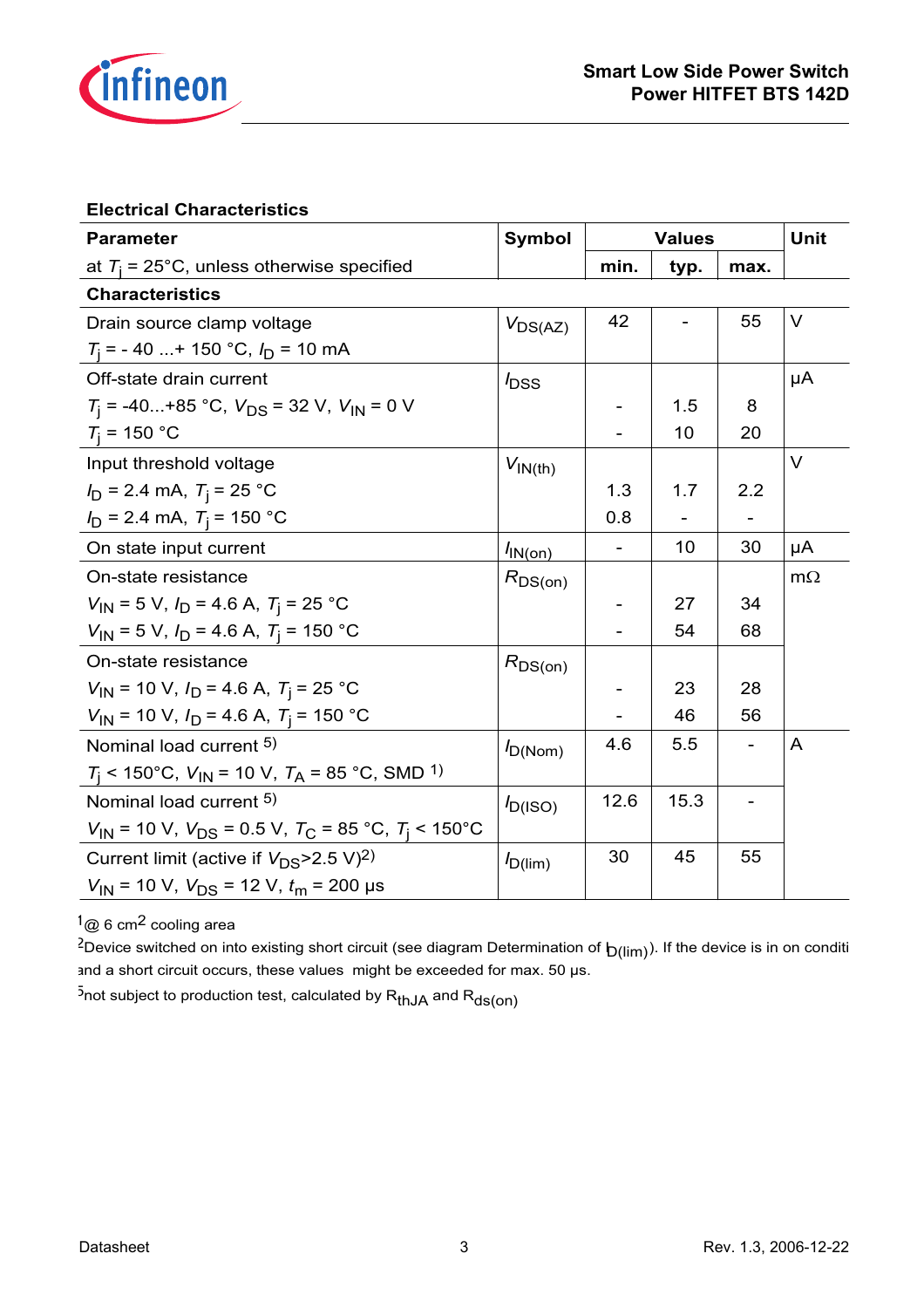

### **Electrical Characteristics**

| <b>Parameter</b>                            | Symbol | Values |      |      | Unit |
|---------------------------------------------|--------|--------|------|------|------|
| at $T_i$ = 25°C, unless otherwise specified |        | min.   | tvp. | max. |      |

### **Dynamic Characteristics**

| Turn-on time $V_{\text{IN}}$ to 90% $I_{\text{D}}$ :       | $t_{on}$                            | 60  | 120 | $\mu s$   |
|------------------------------------------------------------|-------------------------------------|-----|-----|-----------|
| $R_1 = 4.7 \Omega$ , $V_{1N} = 0$ to 10 V, $V_{bb} = 12 V$ |                                     |     |     |           |
| Turn-off time $V_{\text{IN}}$ to 10% $I_{\text{D}}$ :      | $t_{\rm off}$                       | 60  | 120 |           |
| $R_1 = 4.7 \Omega$ , $V_{1N} = 10$ to 0 V, $V_{bb} = 12$ V |                                     |     |     |           |
| Slew rate on $70$ to 50% $V_{\text{bh}}$ :                 | -dV $_{DS}/dt_{on}$                 | 0.3 | 1.5 | $V/\mu s$ |
| $R_1 = 4.7 \Omega$ , $V_{1N} = 0$ to 10 V, $V_{bb} = 12 V$ |                                     |     |     |           |
| Slew rate off $50$ to 70% $V_{\text{hh}}$ :                | dV <sub>DS</sub> /dt <sub>off</sub> | 0.3 | 1.5 |           |
| $R_1 = 4.7 \Omega$ , $V_{1N} = 10$ to 0 V, $V_{bb} = 12$ V |                                     |     |     |           |

### **Protection Functions**1)

| Thermal overload trip temperature                 |                      | 150 | 175 |     | °С |
|---------------------------------------------------|----------------------|-----|-----|-----|----|
| Thermal hysteresis 2)                             | $\Delta$ / it        |     | 10  |     |    |
| Input current protection mode                     | $^{\prime}$ IN(Prot) |     | 180 | 400 | μA |
| $T_i = 150 °C$                                    |                      |     |     |     |    |
| Unclamped single pulse inductive energy 2)        | $E_{AS}$             | 3.5 | -   |     |    |
| $I_D$ = 4.6 A, $T_i$ = 25 °C, $V_{\rm bb}$ = 12 V |                      |     |     |     |    |

### **Inverse Diode**

| Inverse diode forward voltage                 | ⊻sn | $\sim$ | .5 |  |
|-----------------------------------------------|-----|--------|----|--|
| $I_F = 51$ A, $t_m = 250$ µs, $V_{IN} = 0$ V, |     |        |    |  |
| $t_{\rm P}$ = 300 µs                          |     |        |    |  |

1Integrated protection functions are designed to prevent IC destruction under fault conditions described in the data sheet. Fault conditions are considered as "outside" normal operating range. Protection functions are not designed for continuous repetitive operation**.**

2not subject to production test, specified by design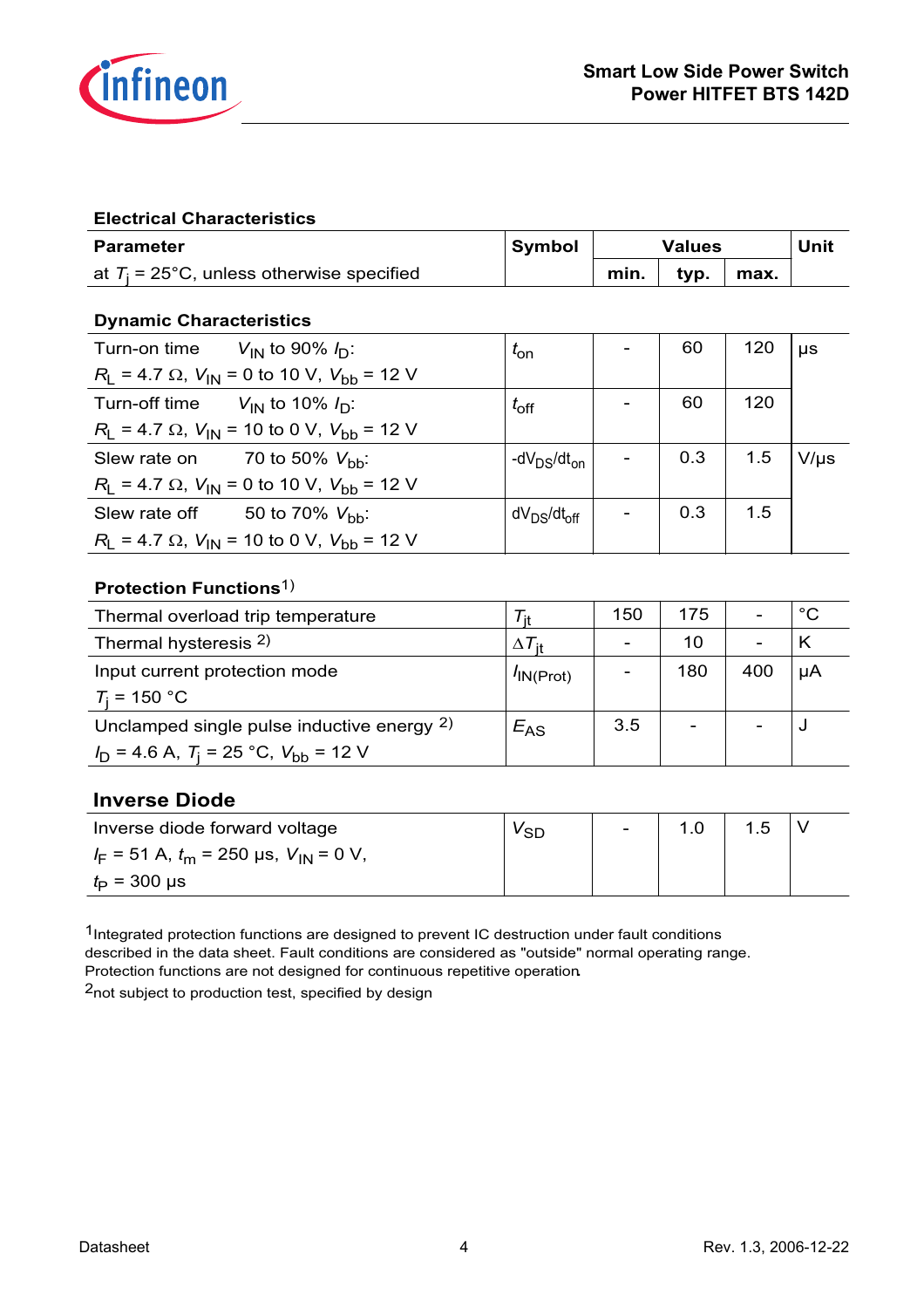

## **Block diagram**

### **Terms**



## **Input circuit (ESD protection) Short circuit behaviour**



## **Inductive and overvoltage output clamp**



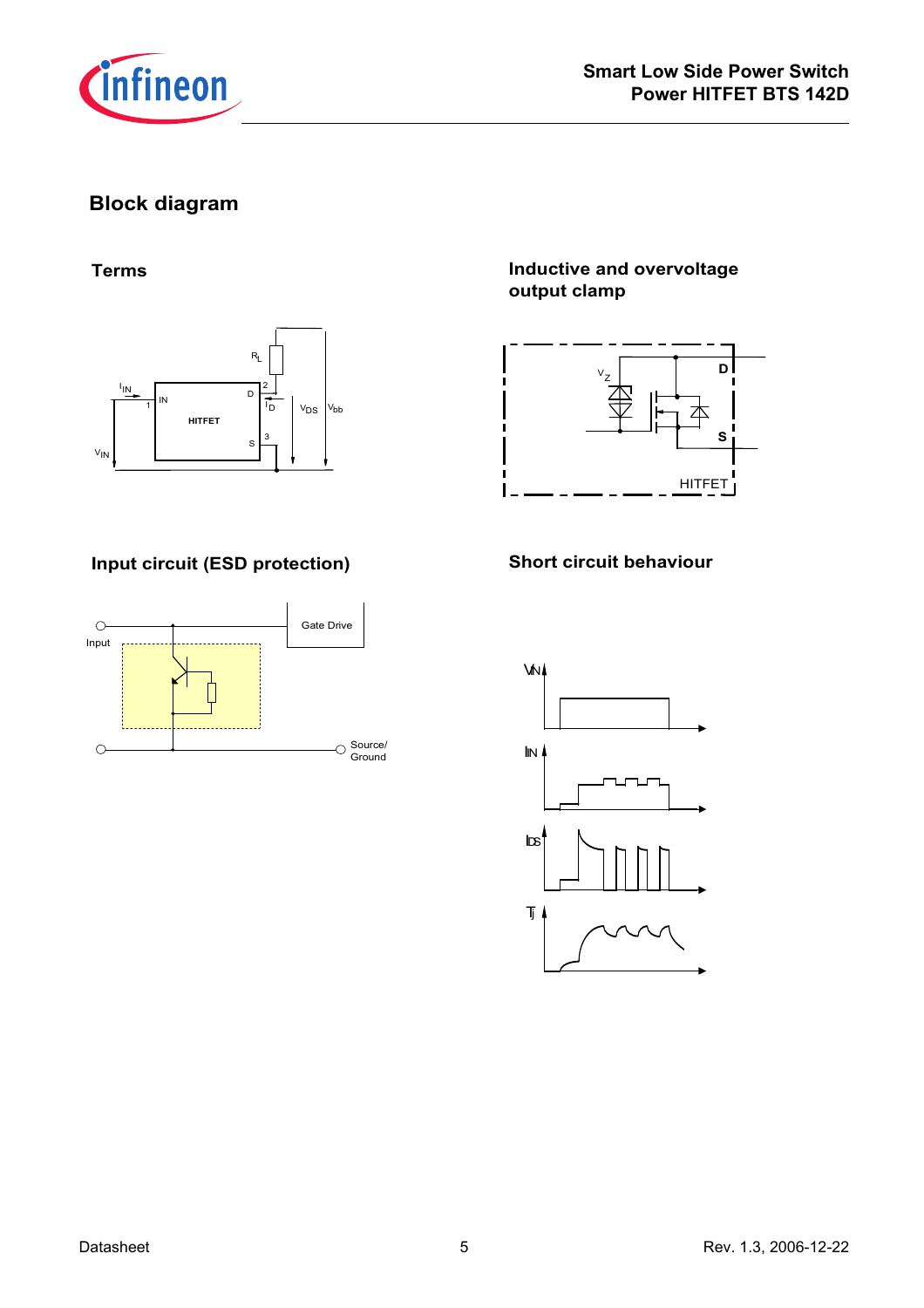

# **1 Maximum allowable power dissipation**

 $P_{\text{tot}}$  =  $f(T_C)$  resp.

 $P_{\text{tot}} = f(T_A) \text{ @ } R_{\text{thJA}} = 55 \text{ K/W}$ 



**3 On-state resistance**  $R_{ON}$  = f(T<sub>j</sub>); I<sub>D</sub>= 12.6A; V<sub>IN</sub>=5V



**2 On-state resistance**  $R_{ON}$  = f(T<sub>i</sub>);  $I_D$ =12.6A; V<sub>IN</sub>=10V





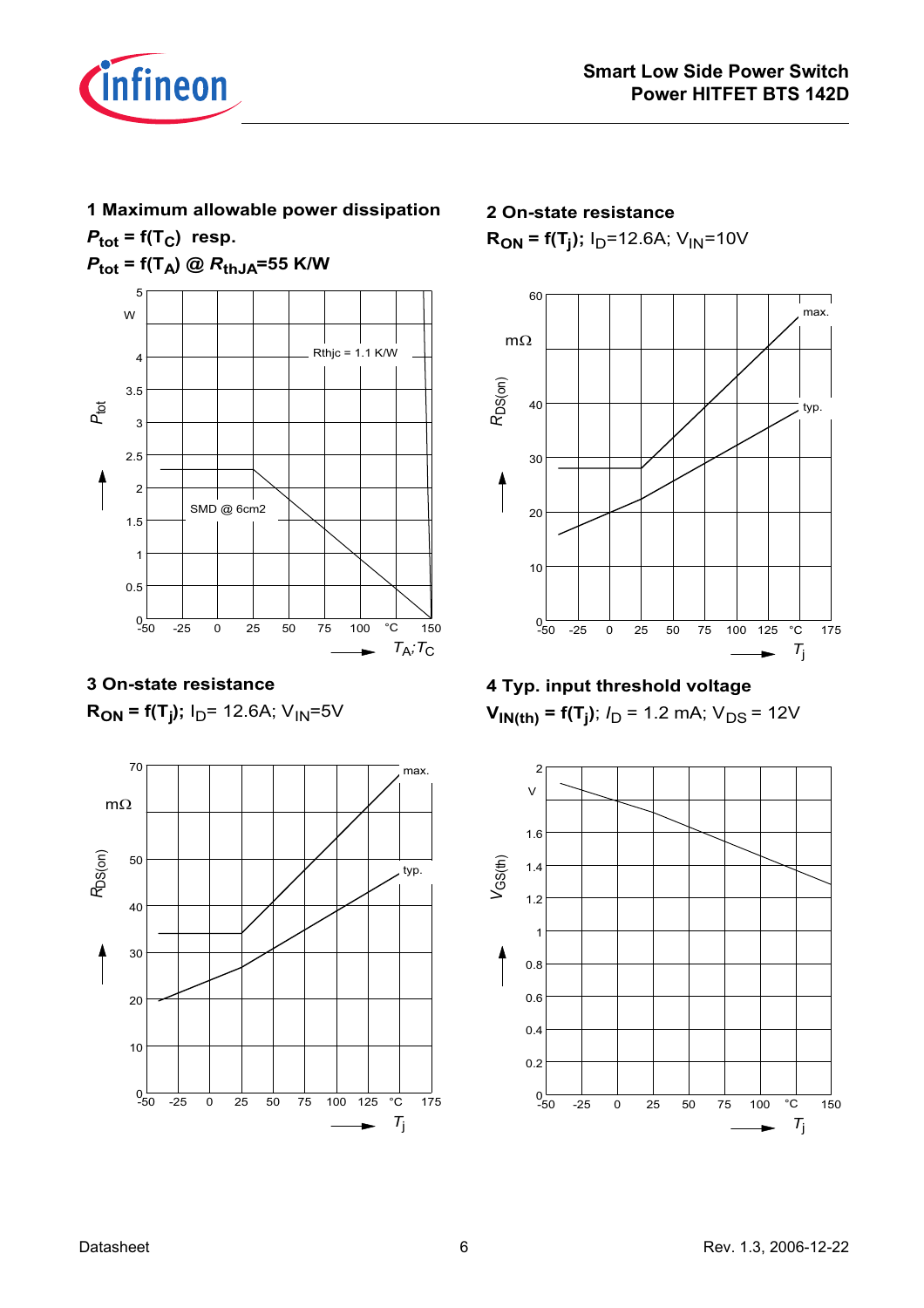

### **5 Typ. transfer characteristics**

 $I<sub>D</sub>=f(V<sub>IN</sub>)$ ;  $V<sub>DS</sub>=12V$ ;  $T<sub>Jstart</sub>=25°C$ 



## **7 Typ. output characteristics**  $I_D = f(V_{DS})$ ;  $T_{Jstart} = 25^{\circ}C$ Parameter: V<sub>IN</sub>



# **6 Typ. short circuit current I D(lim) = f(Tj);** VDS=12V Parameter: V<sub>IN</sub>



# **8 Off-state drain current**  $I_{\text{DSS}} = f(T_j)$

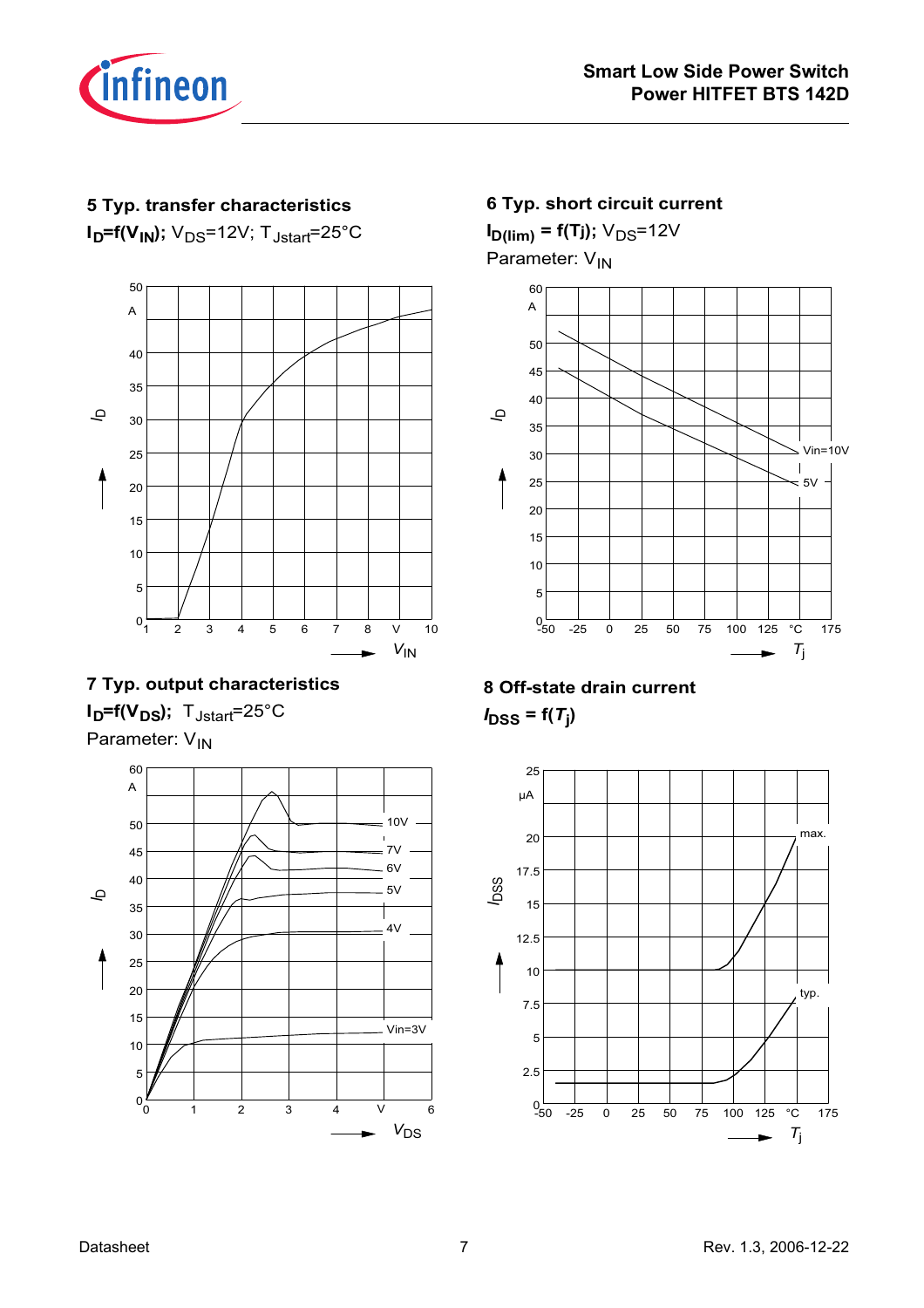

### **9 Typ. overload current**

 $I_{\text{D(lim)}}$  = f(*t*),  $V_{\text{bb}}$ =12 V, no heatsink Parameter: *T*jstart



# **11 Determination of**  $I_{D(\text{lim})}$  $I_{D(\text{lim})} = f(t); t_m = 200 \mu s$

Parameter: T<sub>Jstart</sub>



## **10 Typ. transient thermal impedance** *Z***thJA=f(***t***p) @ 6 cm2 cooling area** Parameter:  $D=t_0/T$

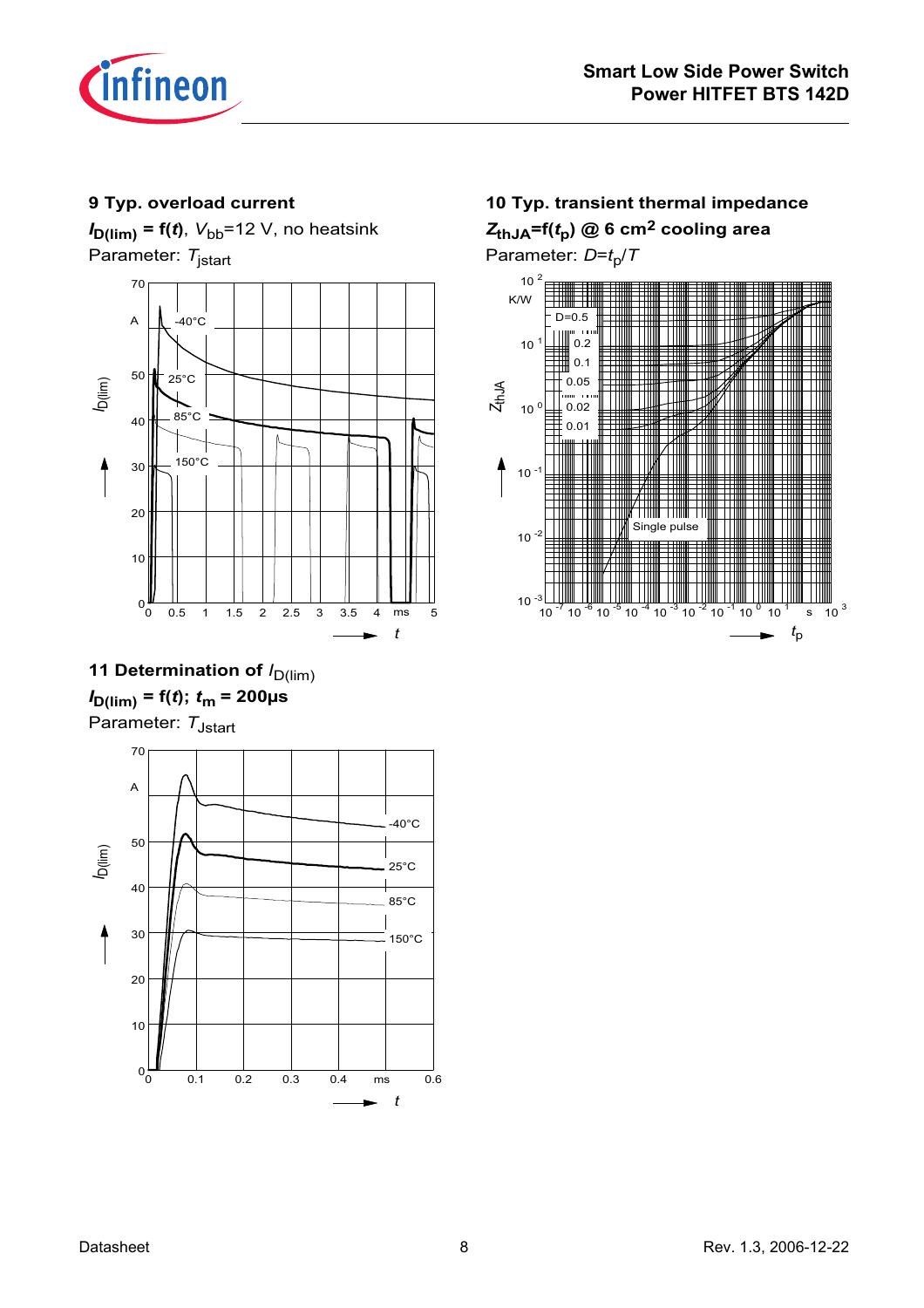

**Package Outlines**

# **1 Package Outlines**



**Figure 1 PG-TO252-3-11** (Plastic Dual Small Outline Package) (RoHS-Compliant)

To meet the world-wide customer requirements for environmentally friendly products and to be compliant with government regulations the device is available as a green product. Green products are RoHS-Compliant (i.e Pbfree finish on leads and suitable for Pb-free soldering according to IPC/JEDEC J-STD-020).

Please specify the package needed (e.g. green package) when placing an order

You can find all of our packages, sorts of packing and others in our Infineon Internet Page "Products": [http://www.infineon.com/products](http://www.infineon.com/products/). Dimensions in mm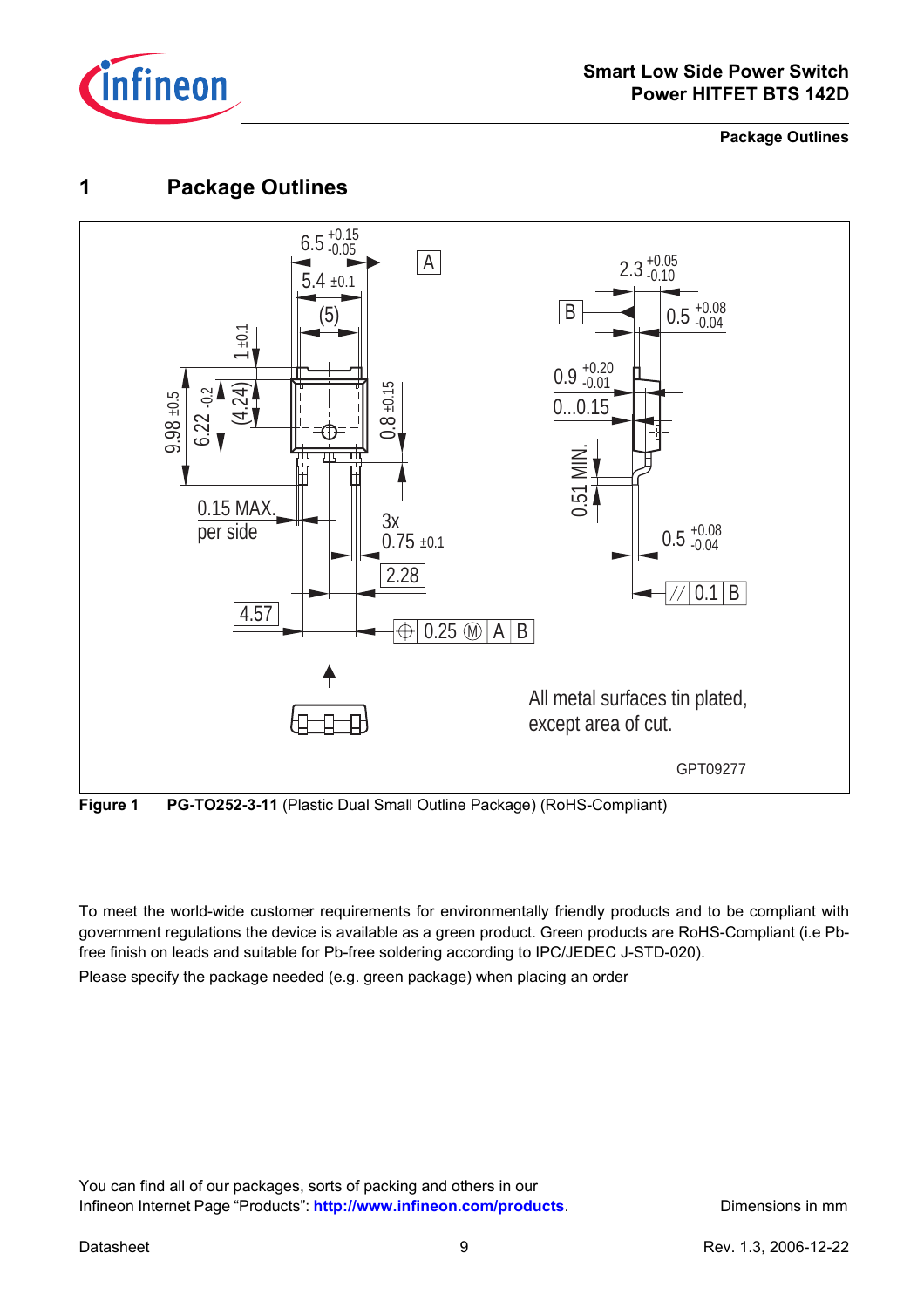

**Revision History**

# **2 Revision History**

| <b>Version</b> | <b>Date</b> | <b>Changes</b>                                                       |
|----------------|-------------|----------------------------------------------------------------------|
| Rev. 1.3       | 2006-12-22  | released automotive green and robust version (BTS)                   |
|                |             | Package parameter (humidity and climatic) removed in Maximum ratings |
| Rev. 1.2       | 2006-12-11  | AEC icon added                                                       |
|                |             | RoHS icon added                                                      |
|                |             | Green product (RoHS-compliant) added to the feature list             |
|                |             | Package information updated to green                                 |
|                |             | Green explanation added                                              |
| Rev. 1.1       | 2006-08-08  | released non automotive green version (ITS)                          |
| Rev. 1.0       | 2004-03-05  | released production version                                          |
|                |             |                                                                      |
|                |             |                                                                      |
|                |             |                                                                      |
|                |             |                                                                      |
|                |             |                                                                      |
|                |             |                                                                      |
|                |             |                                                                      |
|                |             |                                                                      |